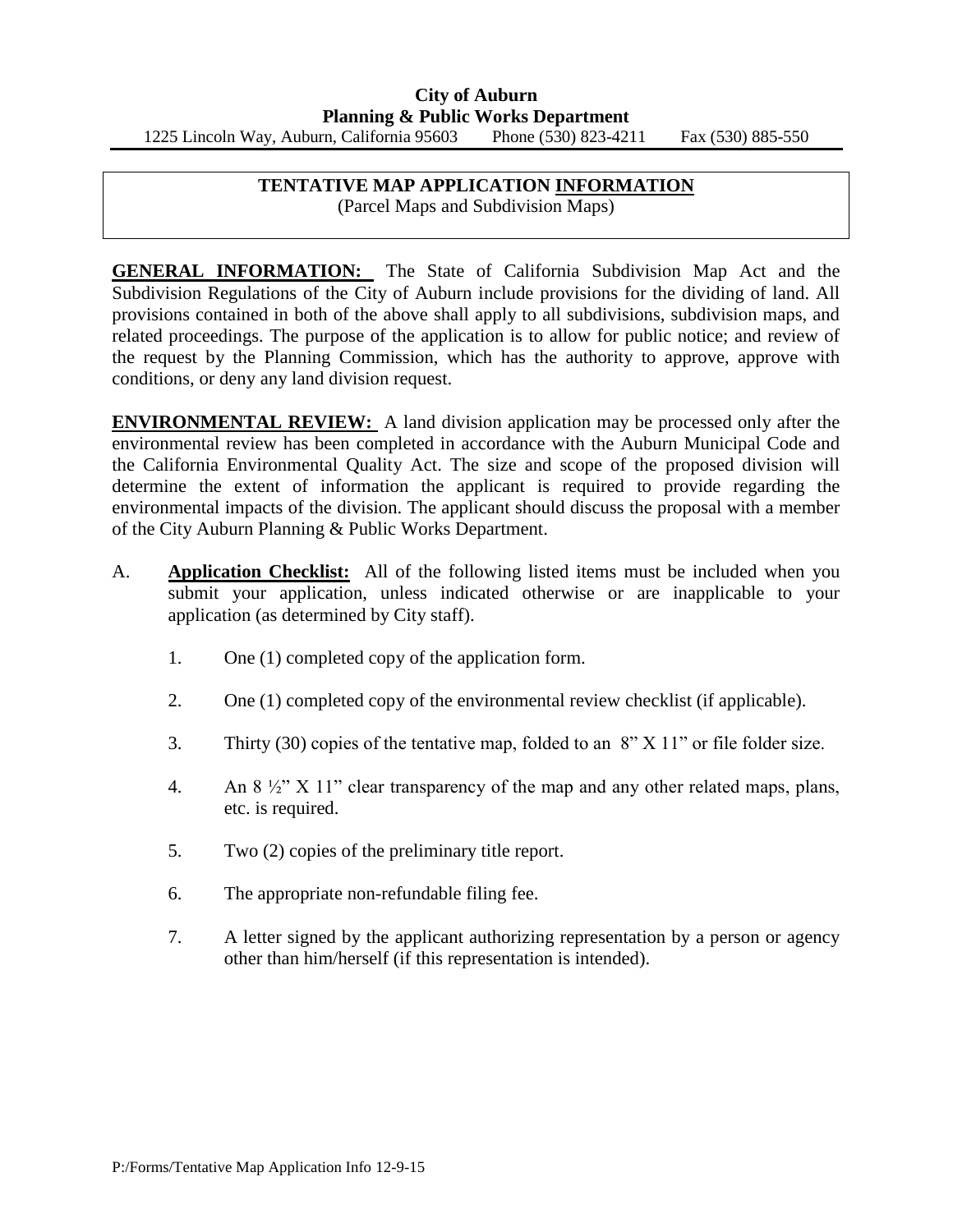- B. **Tentative Map:** Thirty (30) copies of the following listed items shall appear on the map itself unless indicated otherwise or are inapplicable to your application (as determined by City staff).
	- 1. The tract number or other description according to the records of the County Recorder of Placer County.
	- 2. The names, addresses, zip codes, and telephone numbers of the record owners, subdividers, and the civil engineer or land surveyor who prepared the map.
	- 3. Subdivision name.
	- 4. North arrow, scale, and preparation date of the map.
	- 5. Vicinity map.
	- 6. Total size of property, proposed number of units, and proposed density.
	- 7. Statement of existing and proposed (if necessary) zoning and use of the property.
	- 8. A certificate on the map signed by the owners agreeing to the filing of said; map and agreeing to comply with the provisions of these subdivision regulations and the State Map Act as they apply to the processing; and approval of said map.
	- 9. Boundaries of the subdivision with sufficient information to locate the property.
	- 10. The locations, width, and names of all **existing streets** or other public rights-ofway in or adjacent to the tract.
	- 11. The location and width of all **proposed streets** and cul-de-sacs (include proposed radii).
	- 12. Proposed fire access points and width.
	- 13. Proposed names for all streets (personal names are not permitted).
	- 14. Existing buildings shall be accurately located, distances between structures to be retained and notations of structures to be removed; and the distance from the buildings to the nearest existing and proposed streets and parcel boundaries.
	- 15. The layout, approximate dimensions, square footage, and identification number of each parcel.
	- 16. Identify building setback lines based on zoning ordinance standards.
	- 17. **Existing rights-of-way, easements** or other important features such as political subdivision lines, water courses or other physical features, P.C.W.A. and Pacific Bell lines, gas, electric, telephone and television.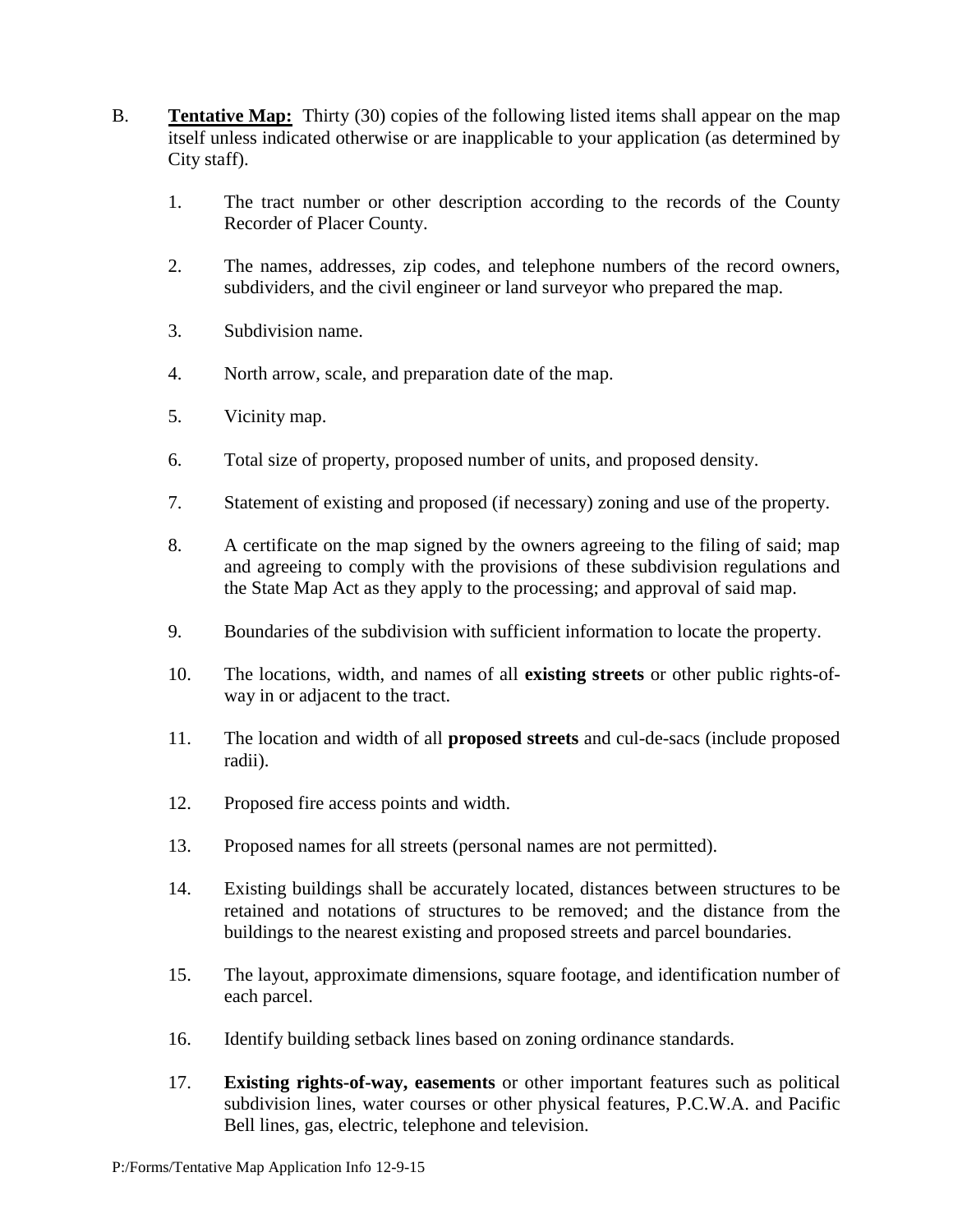- 18. The location and width of all **proposed easements** for all utility purposes, P.G. & E., Pacific Bell, P.C.W.A., cable television, sewers, storm drains, and other public utility easements.
- 19. Location and type of **proposed** recreational facilities (if any).
- 20. If there are no slips, slides, slumps, or unstable areas within the subdivision then a note shall be included on the map stating such. If this is not the case, then the information identified under "Additional Data" (see below) is required.
- C. **Preliminary Grading Plan and Drainage Plan (if applicable)** Thirty (30) copies of a detailed grading and drainage plan drawn to scale illustrating the following:
	- 1. Project name, north arrow and scale (scale to match site plan/tentative map).
	- 2. Existing contour lines at intervals of not more than five (5) feet. Contours shall extend beyond the tract boundaries to show drainage conditions on surrounding property.
	- 3. The limits of all grading. Identify all cut/fill areas and slopes of all proposed grading (e.g. 2:1; 3:1).
	- 4. Grades and slopes for all accessible paths of travel (as required by the Uniform Building Code).
	- 5. The locations, widths, and approximate grades and elevations of all **proposed streets** and cul-de-sacs (include proposed radii).
	- 6. Proposed fire access points, width, and surfacing, etc.
	- 7. Surrounding street grades and pad elevations of proposed buildings and existing/approved buildings on adjacent property.
	- 8. Location and elevations of proposed retaining walls.
	- 9. All true elevations including: contours, spot, existing and post project elevations.
	- 10. **Existing facilities** including storm and sanitary sewers, gas, water telephone, cable television and electric underground lines and service laterals, culverts or other underground structures within the boundaries of the tract and immediately adjacent thereto. Pipe sizes, grades, and locations shall be shown.
	- 11. Size, slope, and location of **proposed** sanitary sewer, storm drain, and water main facilities.
	- 12. Any natural features including: wetlands, streams, slopes, etc.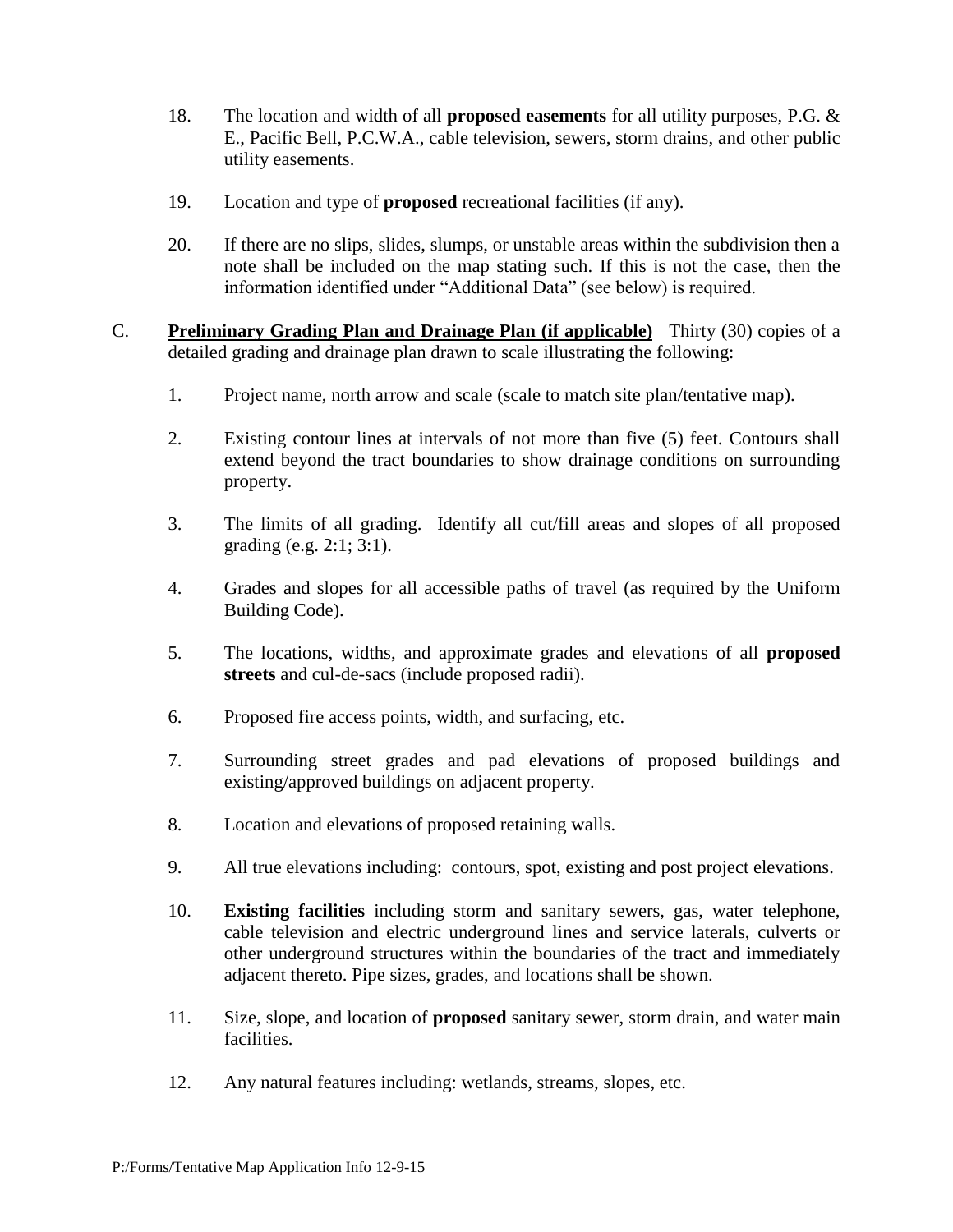- 13. All existing trees with elevations, protected zones and numbered to correspond to the arborist report.
- 14. Grading quantities (excavation, fill and site balance).
- 15. Provide representative cross sections for key locations on the project.
- D. **Site Context Information**: As part of the initial project submittal, provide two (2) sets of photographs of the project site, with images of the proposed project digitally superimposed in the photographs if applicable, or two (2) sets of enhanced site elevations expanded to include the project site. The photographs or site elevations of the project site should illustrate the relationship of the development to the project site and surrounding properties. The images shall include all adjacent properties within 100'. After project revisions have been made to address initial development related issues, and prior to scheduling for a public hearing, the developer shall provide a total of six (6) sets of photographs/plans.
- E. **Landscape Plan (if applicable):** Fifteen (15) copies of a landscape plan drawn to scale indicating:
	- 1. Project name, north arrow and scale (scale to match site plan).
	- 2. Location of all existing and proposed trees and Tree Legend indicating: botanical name & common name; quantity; size; and water usage (L, M, H).
	- 3. Location of proposed of proposed turf (grass) areas.
	- 4. A Plant Legend in table form indicating all shrubs and ground cover. Include the following information in the Plant Legend: botanical & common name; size; and water usage (L, M, H); height  $\&$  width for mature shrubs. Replace height  $\&$ width with typical spacing for ground cover. Individual shrub/ground cover locations do not need to be shown if a complete Plant Legend is provided.
	- 5. Landscape notes indicating shrub/ground cover design intent at key locations (e.g. screening intent, entry treatment intent, streetscape intent, property line treatment, etc.)
	- 6. Shading calculations for parking areas.
	- 7. Detail of pedestrian plazas/site furniture and enhanced paving (when applicable).
	- 8. The height and design of all fencing, walls, or other screening, including adjacent development that would affect or influence the on-site landscaping.

NOTE: Irrigation system(s) delineating coverage must be submitted with plans for building permits.